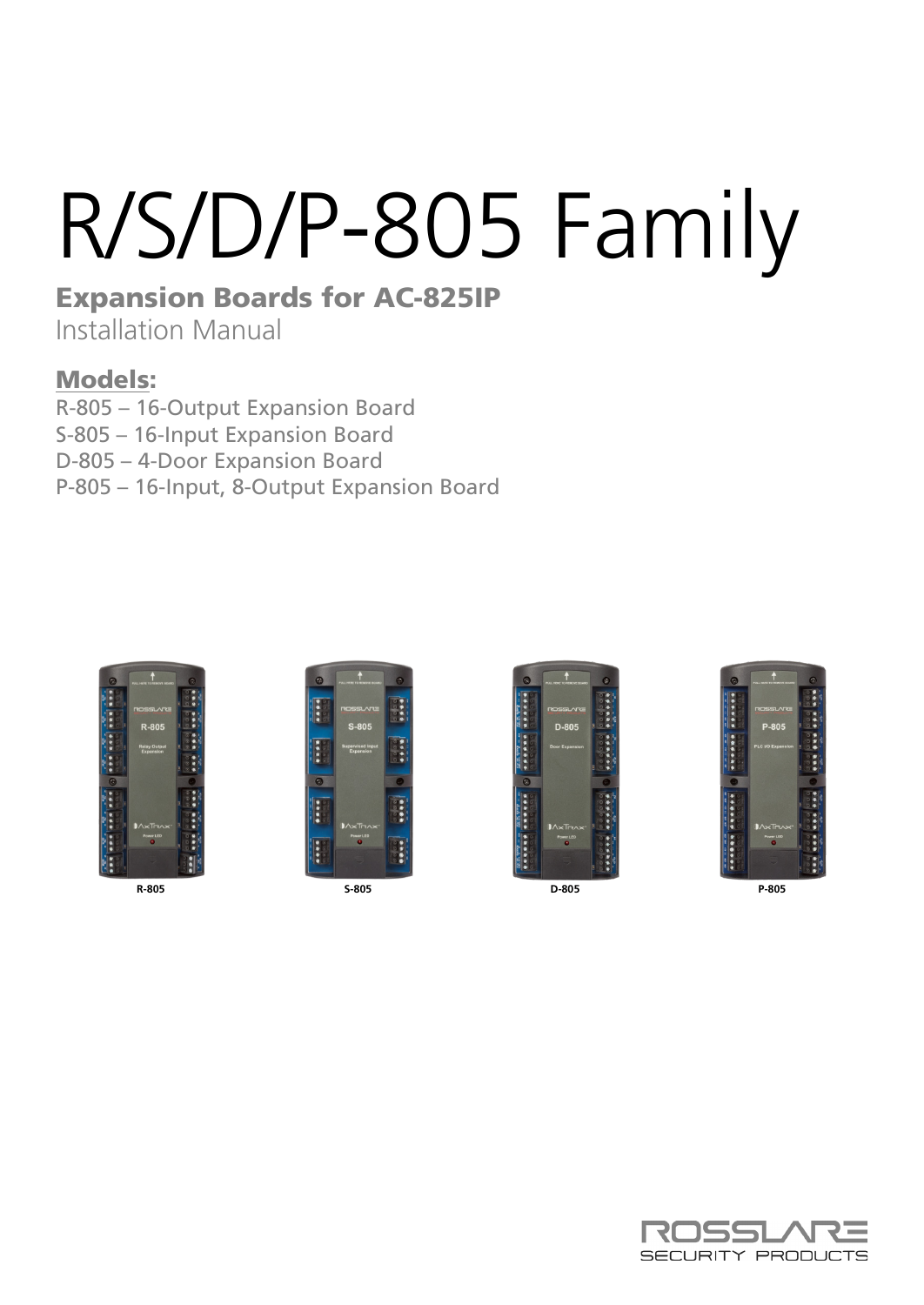## R-805 16-Output Expansion Board

## 1. Introduction

The R-805 is a 16-output expansion board for the AC-825IP access control panel.

The R-805 can be installed directly on top of the AC-825IP or installed on the wall and fitted on a DIN rail as an expansion board with RS-485 communication to the AC-825IP OSDP/RSDP-Bus (S-Bus).

The expansion board supports 16-relays (5 A Form-C) for general purpose and security application

#### **Figure 1: R-805**



## 2. Technical Specifications

## 2.1 Electrical Characteristics

| <b>Input Voltage</b>                                      | 12-16 VDC                                              |
|-----------------------------------------------------------|--------------------------------------------------------|
| <b>Input Current</b><br>(not including attached devices)  | Standby: 65 mA, 12 VDC<br>Maximum: 700 mA              |
| <b>Number of Outputs</b>                                  | 16                                                     |
| <b>Output Relays</b>                                      | 5 A with N.O., N.C., and COM contacts<br>Form-C Relays |
| OSDP/RSDP-bus (S-bus)<br><b>RS-485 Communication Port</b> |                                                        |
| 4-pin tamper connector<br>Tamper Input (from enclosure)   |                                                        |
| <b>Environmental Characteristics</b><br>2.2               |                                                        |

| <b>Operating Environment</b>    | Indoor                      |
|---------------------------------|-----------------------------|
| <b>Operating Temp. Range</b>    | 0°C to 50°C (32°F to 122°F) |
| <b>Operating Humidity Range</b> | 0 to 85% (non-condensing)   |

## **2.3** Physical Characteristics

|        | <b>Dimensions (L x W x D)</b> $ 178 \times 87 \times 38$ mm (7.0 x 3.4 x 1.5 in.) |
|--------|-----------------------------------------------------------------------------------|
| Weight | 315q(11.2 oz)                                                                     |

#### **2.4 Relays Characteristics**

| <b>Operation Voltage</b> | 12 VDC                                                  |
|--------------------------|---------------------------------------------------------|
| <b>Operation Current</b> | 40 mA                                                   |
| <b>Number of Relays</b>  | 16                                                      |
| <b>Relay Type</b>        | Form-C (NO/COM/NC)                                      |
| <b>Relay Output</b>      | Rated 5 A @ 30 VDC or 5 A @ 30 VAC, 0.6 power<br>factor |

## **2.5 LED Indicators**

| <b>Power LED</b>   | Active when connected to a power source                                   |
|--------------------|---------------------------------------------------------------------------|
| <b>Output LEDs</b> | 16 LEDs<br>Each output LED is active when an output relay is<br>energized |

## 3. Wiring Instructions

#### To wire the R-805 expansion:

Note

- 1. Connect the RS-485 communication terminal block to the AC-825IP OSDP/RSDP-bus (S-bus) using daisy chain methodology.
- 2. Connect the 16-outputs to your various applications [\(Figure 2\)](#page-1-0).



<span id="page-1-0"></span>

## 4. Operating the R-805

When using AC-825IP and R-805 with AxTraxNG, define output types from the Groups element in the Tree View. Output functions are defined using the Links element within each Panel tree menu item. For more information, refer to the AxTraxNG Software Manual.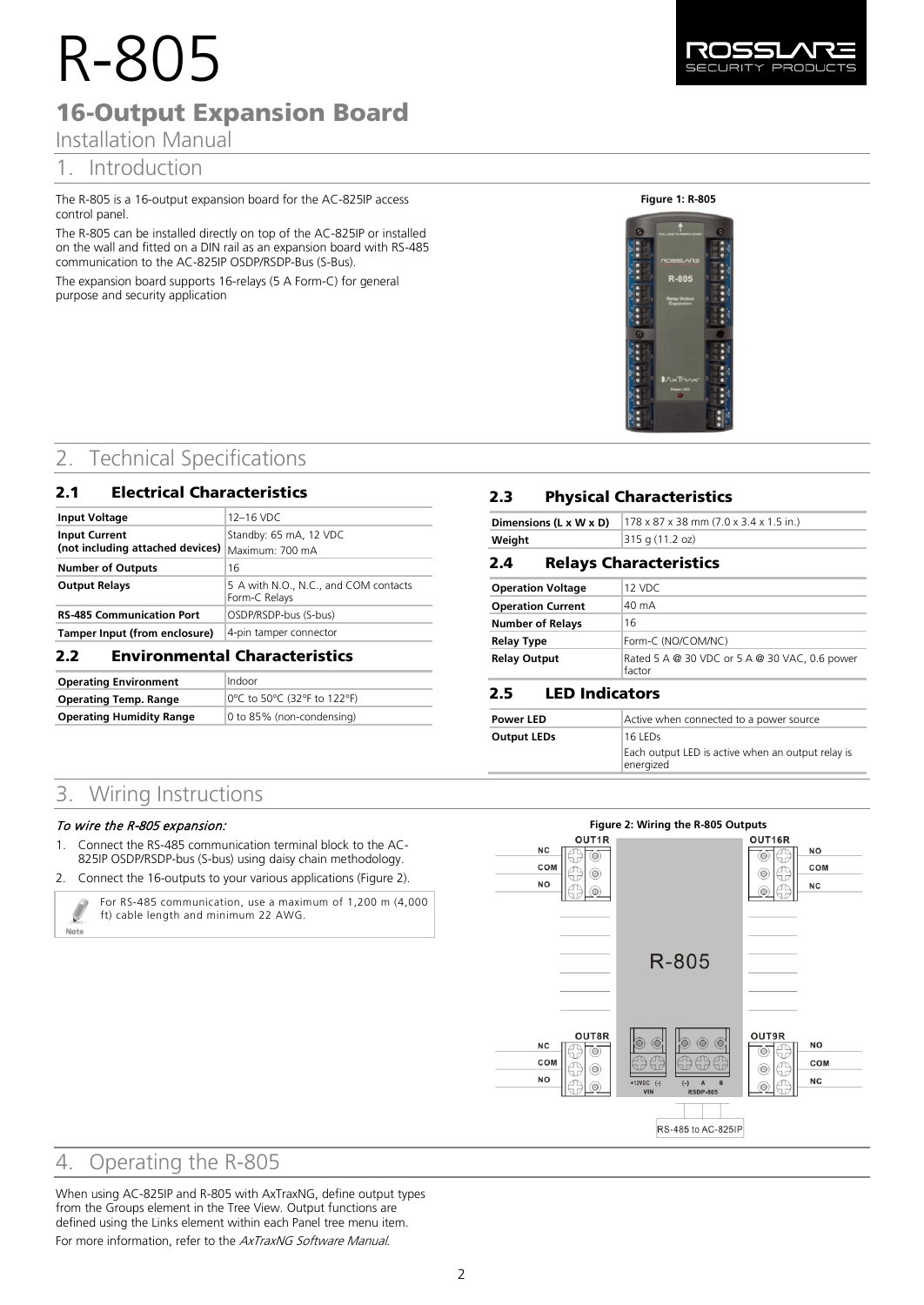## S-805 16-Input Expansion Board

## Installation Manual

## 5. Introduction

The S-805 is a 16-input expansion board for the AC-825IP access control panel.

The S-805 can be installed directly on top of the AC-825IP or installed on the wall and fitted on a DIN rail as an expansion board with RS-485 communication to the AC-825IP OSDP/RSDP-Bus (S-Bus).

The expansion board supports 16-supervised inputs for general purpose and security application.

#### **Figure 3: S-805**



## 6. Technical Specifications

#### 6.1 Electrical Characteristics

| <b>Input Voltage</b>             | $12-16$ VDC            |
|----------------------------------|------------------------|
| <b>Input Current</b>             | Standby: 70 mA, 12 VDC |
| (not including attached devices) | Maximum: 75 mA         |
| <b>Number of Inputs</b>          | 16                     |
| <b>Supervised Inputs Voltage</b> | 5 VDC maximum voltage  |
| <b>RS-485 Communication Port</b> | OSDP/RSDP-bus (S-bus)  |
| Tamper Input (from enclosure)    | 4-pin tamper connector |
|                                  |                        |

## 6.2 Environmental Characteristics

| <b>Operating Environment</b>    | Indoor                      |
|---------------------------------|-----------------------------|
| <b>Operating Temp. Range</b>    | 0°C to 50°C (32°F to 122°F) |
| <b>Operating Humidity Range</b> | 0 to 85% (non-condensing)   |

## 7. Wiring Instructions

#### To wire the S-805 expansion:

- 1. Connect the RS-485 communication terminal block to the AC-825IP OSDP/RSDP-bus (S-bus) using daisy chain methodology.
- 2. Connect the 16-inputs to your various applications [\(Figure 4\)](#page-2-0).

Ø Note

For RS-485 communication, use a maximum of 1,200 m (4,000 ft) cable length and minimum 22 AWG.

## 6.3 Physical Characteristics

| Dimensions (L x W x D)<br>$178 \times 87 \times 38$ mm (7.0 x 3.4 x 1.5 in.) |  |
|------------------------------------------------------------------------------|--|
| $ 232 \text{ q} (8.2 \text{ oz}) $<br>Weight                                 |  |
| <b>Output Power Characteristics</b><br>6.4                                   |  |

Active when connected to a power source

| <b>Output Voltage</b>      | 10-12 VDC |
|----------------------------|-----------|
| <b>Max. Output Current</b> | 800 mA    |

#### 6.5 LED Indicators

| <b>Power LED</b> |  |
|------------------|--|

<span id="page-2-0"></span>

## 8. Operating the S-805

When using AC-825IP and S-805 with AxTraxNG, define input types from the Groups element in the Tree View. Input functions are defined using the Links element within each Panel tree menu item.

For more information, refer to the AxTraxNG Software Manual.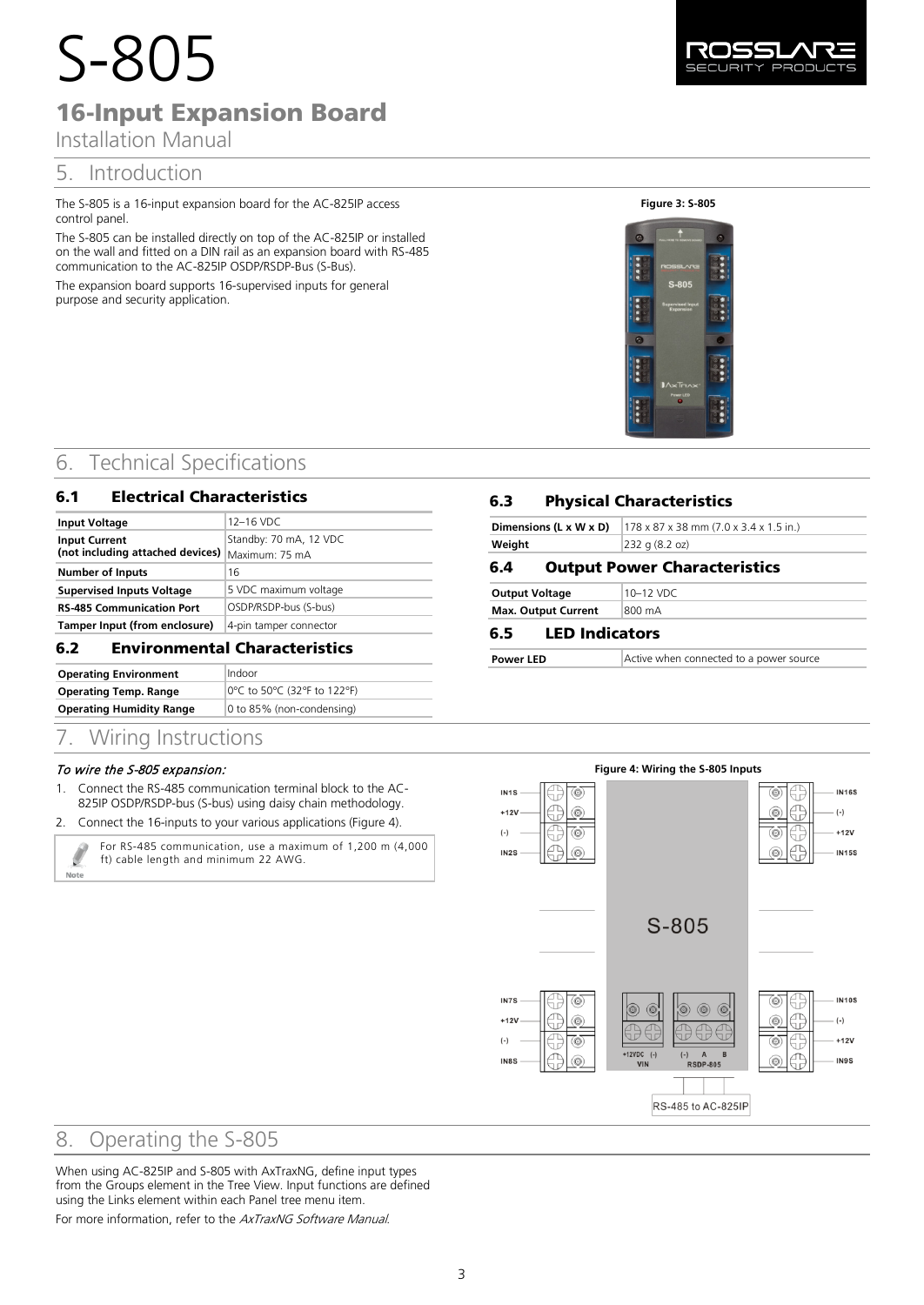# D-805

## 4-Door Expansion Board

## Installation Manual

## 9. Introduction

The D-805 is a 4-door expansion board for the AC-825IP access control panel.

The D-805 can be installed directly on top of the AC-825IP or installed on the wall and fitted on a DIN rail as an expansion board with RS-485 communication to the AC-825IP OSDP/RSDP-Bus (S-Bus).

The expansion board supports four Wiegand readers and four doors with two supervised inputs, including one relay output for each door.

#### **Figure 5: D-805**



## 10. Technical Specifications

## 10.1 Electrical Characteristics

| <b>Input Voltage</b>                                     | 12-16 VDC                                              |
|----------------------------------------------------------|--------------------------------------------------------|
| <b>Input Current</b><br>(not including attached devices) | Standby: 65 mA, 12 VDC<br>Maximum: 220 mA              |
| <b>Number of Reader Ports</b>                            | 4                                                      |
| Number of Inputs                                         | 8                                                      |
| <b>Number of Outputs</b>                                 | 4                                                      |
| <b>Output Relays</b>                                     | 5 A with N.O., N.C., and COM contacts<br>Form-C Relays |
| <b>Supervised Inputs Voltage</b>                         | 5 VDC maximum voltage                                  |
| <b>RS-485 Communication Port</b>                         | OSDP/RSDP-bus (S-bus)                                  |
| Tamper Input (from enclosure)                            | 4-pin tamper connector                                 |

## 10.2 **Environmental Characteristics**

| <b>Operating Environment</b>    | Indoor                      |
|---------------------------------|-----------------------------|
| <b>Operating Temp. Range</b>    | 0°C to 50°C (32°F to 122°F) |
| <b>Operating Humidity Range</b> | 0 to 85% (non-condensing)   |
|                                 |                             |

## 11. Wiring Instructions

The reader terminal supports the reader's two data lines. For Wiegand readers, these are data lines D0 and D1. For Clock & Data readers, D0 is the DATA line and D1 is the CLOCK line.

There is also support for a tamper signal input from the reader and for one LED control output to the reader.

Proximity and keypad readers are supplied with a limited cable. The color of the cable cover represents the cable's function.

In general, the cable length should be no more than 150 m (500 ft) with an 18 AWG cable. Refer to each reader's installation guide for specific details.

#### To wire the D-805 expansion:

Note

1. Connect the RS-485 communication terminal block to the AC-825IP OSDP/RSDP-bus (S-bus) using daisy chain methodology as shown in [Figure 6.](#page-3-0)

> For RS-485 communication, use a maximum of 1,200 m (4,000 ft) cable length and minimum 22 AWG.

## 12. Operating the D-805

When using AC-825IP and D-805 with AxTraxNG, define input and output types from the Groups element in Tree View. Input and output functions are defined using the Links element within each Panel tree menu item.

For more information, refer to the AxTraxNG Software Manual.



|        | <b>Dimensions (L x W x D)</b> $ 178 \times 87 \times 38$ mm (7.0 x 3.4 x 1.5 in.) |
|--------|-----------------------------------------------------------------------------------|
| Weight | $ 268 \text{ q} (9.5 \text{ oz}) $                                                |

## **10.4 Reader Characteristics**

| <b>Reader Output Voltage</b> | 10-12 VDC                                        |
|------------------------------|--------------------------------------------------|
| <b>Max. Reader Current</b>   | 245 mA                                           |
| <b>LED Control Output</b>    | Open collector, Active low                       |
| <b>Tamper Input</b>          | TTL input 5 VDC                                  |
| <b>Supported Formats</b>     | Various (refer to the AxTraxNG™ software manual) |

## 10.5 LED Indicators

| <b>Power LED</b>   | Active when connected to a power source                                     |
|--------------------|-----------------------------------------------------------------------------|
| <b>Output LEDs</b> | Four LEDs<br>Each output LED is active when an output relay is<br>energized |

<span id="page-3-0"></span>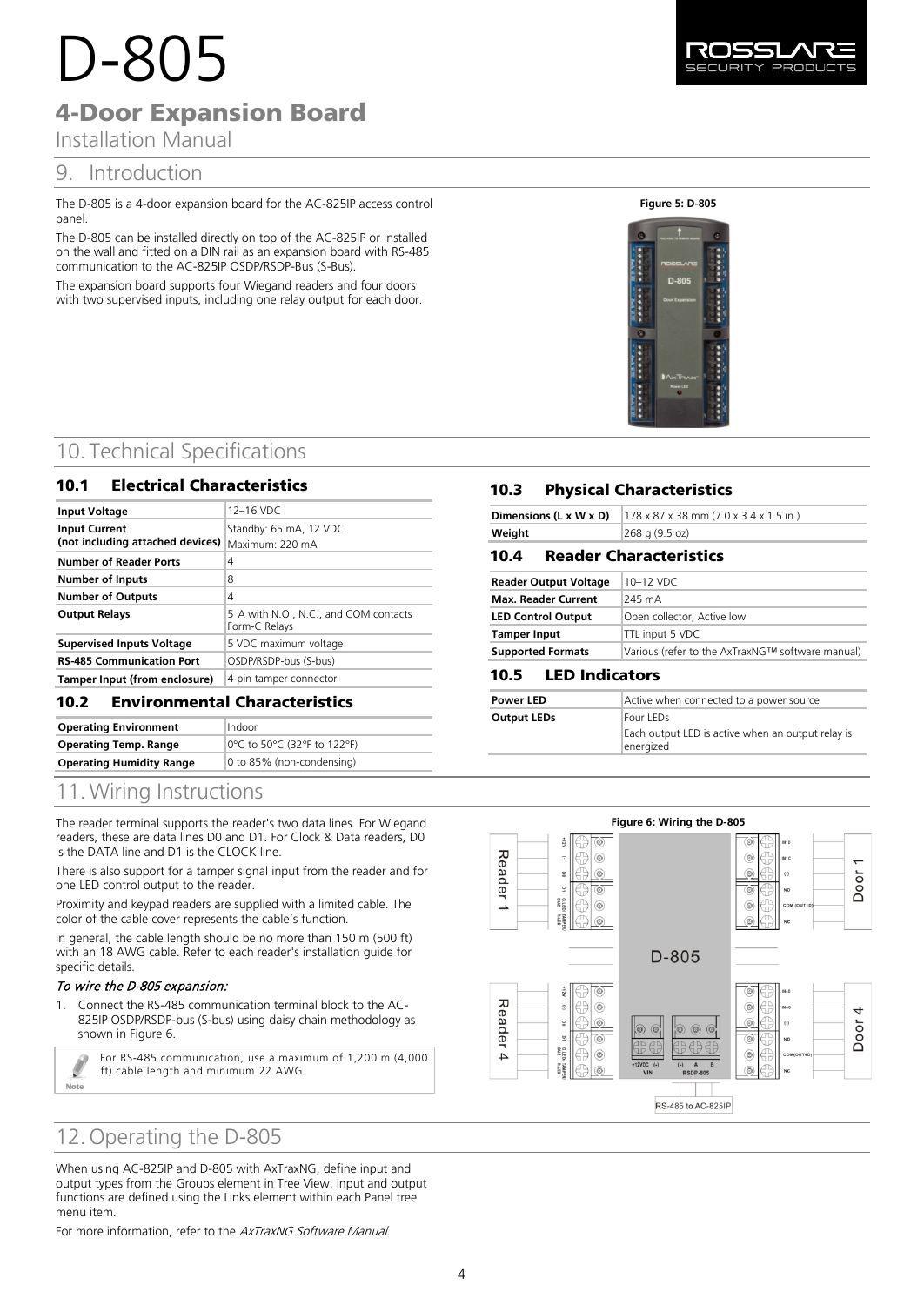# P-805 16-Input, 8-Output Expansion Board

## Installation Manual

## 13. Introduction

The P-805 is a 16-Input, 8-Output expansion board for the AC-825IP access control panel.

The P-805 can be installed directly on top of the AC-825IP or installed on the wall and fitted on a DIN rail as an expansion board with RS-485 communication to the AC-825IP OSDP/RSDP-Bus (S-Bus).

The expansion board supports 16-supervised inputs and 8 relays (5 A Form-C) for general purpose and security application.

## 14. Technical Specifications

#### 14.1 Electrical Characteristics

| <b>Input Voltage</b>                                     | 12-16 VDC                                              |
|----------------------------------------------------------|--------------------------------------------------------|
| <b>Input Current</b><br>(not including attached devices) | Standby: 65 mA, 12 VDC<br>Maximum: 380 mA              |
| <b>Number of Inputs</b>                                  | 16                                                     |
| <b>Supervised Inputs Voltage</b>                         | 5 VDC maximum voltage                                  |
| <b>Number of Outputs</b>                                 | 8                                                      |
| <b>Output Relays</b>                                     | 5 A with N.O., N.C., and COM contacts<br>Form-C Relays |
| <b>RS-485 Communication Port</b>                         | OSDP/RSDP-bus (S-bus)                                  |
| Tamper Input (from enclosure)                            | 4-pin tamper connector                                 |

#### **14.2 Environmental Characteristics**

| <b>Operating Environment</b>    | Indoor                      |
|---------------------------------|-----------------------------|
| <b>Operating Temp. Range</b>    | 0°C to 50°C (32°F to 122°F) |
| <b>Operating Humidity Range</b> | 0 to 85% (non-condensing)   |

## 15. Wiring Instructions

#### To wire the P-805 expansion:

Note

- 1. Connect the RS-485 communication terminal block to the AC-825IP OSDP/RSDP-bus (S-bus) using daisy chain methodology.
- 2. Connect the 16 inputs and 8 outputs to your various applications [\(Figure 8\)](#page-4-0).

For RS-485 communication, use a maximum of 1,200 m (4,000 ft) cable length and minimum 22 AWG.



#### **Figure 7: P-805**



## **14.3 Physical Characteristics**

|        | <b>Dimensions (L x W x D)</b> $ 178 \times 87 \times 38$ mm (7.0 x 3.4 x 1.5 in.) |
|--------|-----------------------------------------------------------------------------------|
| Weight | 284 g (10 oz)                                                                     |

#### 14.4 **Reader Characteristics**

| <b>Operation Voltage</b> | 10-12 VDC                                               |
|--------------------------|---------------------------------------------------------|
| operation Current        | 40 mA                                                   |
| <b>Number of Relays</b>  | 8                                                       |
| <b>Relay Type</b>        | Form-C [NO/COM/NC]                                      |
| <b>Relay Output</b>      | Rated 5 A @ 30 VDC or 5 A @ 30 VAC, 0.6 power<br>factor |

## 14.5 **LED Indicators**

| <b>Power LED</b>   | Active when connected to a power source                                  |
|--------------------|--------------------------------------------------------------------------|
| <b>Output LEDs</b> | 8 LEDS<br>Each output LED is active when an output relay is<br>energized |

#### **Figure 8: Wiring the P-805 Inputs and Outputs**

<span id="page-4-0"></span>

## 16. Operating the P-805

When using AC-825IP and P-805 with AxTraxNG, define input and output types from the Groups element in the Tree View. Input and output functions are defined using the Links element within each Panel tree menu item.

For more information, refer to the AxTraxNG Software Manual.